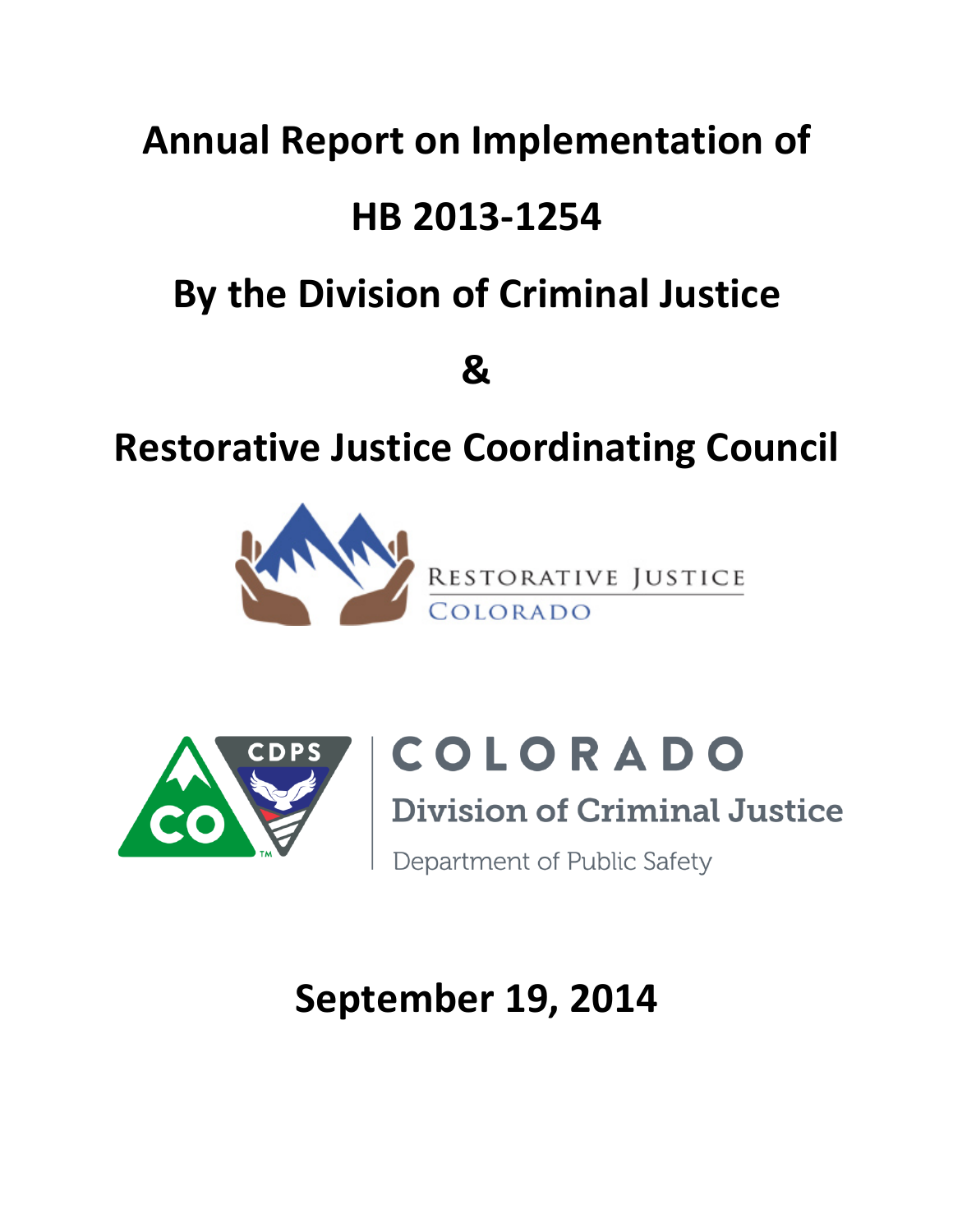This report is being submitted to the Colorado General Assembly in response to the mandate from HB 13-1254 for the Colorado Division of Criminal Justice (DCJ) to prepare a report that includes a summary of pilot project sites for diverting juveniles from the justice system through restorative justice practices. This work is being guided by the Colorado Restorative Justice Coordinating Council. 

|                                                                                                                | <b>Restorative Justice Coordinating Council</b>                                           |
|----------------------------------------------------------------------------------------------------------------|-------------------------------------------------------------------------------------------|
|                                                                                                                | 8/1/14                                                                                    |
| <b>Member</b>                                                                                                  | Representation                                                                            |
| Esther Cho, Juvenile Justice and Delinquency<br>Prevention (JJDP) Council                                      | A representative from a Statewide Juvenile<br>Justice Council                             |
| Spiro Koinis, Division of Youth Corrections,<br>Victim and Restorative Justice Services<br>Coordinator (Chair) | A representative from the Division of Youth<br>Corrections                                |
| Meg Williams, Department of Public Safety,<br>Division of Criminal Justice                                     | A representative from the Department of Public<br>Safety                                  |
| Greg Brown, Chief Probation Officer, Twentieth<br>Judicial District (Vice-Chair)                               | A representative from the Judicial Department                                             |
| Perrie McMillen, Restorative Justice Services,<br><b>City of Fort Collins</b>                                  | Two representatives from a Statewide<br>Organization(s) whose primary purpose is          |
| Gabrielle Frey, J.D., Executive Director<br><b>Resolution Works</b>                                            | related to the development and implementation<br>of Restorative Justice Programs          |
| Stanley Garnett, Elected District Attorney, 20th<br>Judicial District                                          | A District Attorney with juvenile justice                                                 |
| Matthew Riede, Victim Services, 1st Judicial<br>District                                                       | A Victim's Advocate within the Judicial<br>Department with Restorative Justice Experience |
| Candice Hawkins, Department of Education,<br><b>Senior Consultant</b>                                          | A representative from the Department of<br>Education                                      |
| Rebecca Oakes, State Board of Parole                                                                           | A representative from the state Board of Parole                                           |
| Monica Crocker, Victims Services Coordinator,<br><b>Department of Corrections</b>                              | A representative from the Department of<br>Corrections                                    |
| Nancy Lewis, Executive Director, Colorado<br>Organization for Victim Assistance (COVA)                         | A representative from a nongovernment<br>statewide organization representing victims      |
| Alice Price, Founder, Center for Restorative<br>Programs                                                       |                                                                                           |
| Lynn Lee, Chair of the Pikes Peak Restorative<br>Justice Council                                               | Three Restorative Justice Practitioners                                                   |
| Peggy Evans, Training Director for the<br><b>Restorative Mediation Project</b>                                 |                                                                                           |
| Paula Mattas, Mesa County Partners and<br>Colorado Juvenile Parole Board member                                | A representative of the Juvenile Parole Board                                             |

## THE COLORADO RESTORATIVE JUSTICE (RJ) COORDINATING COUNCIL

On March 29, 2007 upon signature of then Governor Bill Ritter, the Colorado Restorative Justice Coordinating Council (hereinafter referred to as the "RJ Council") was created within the State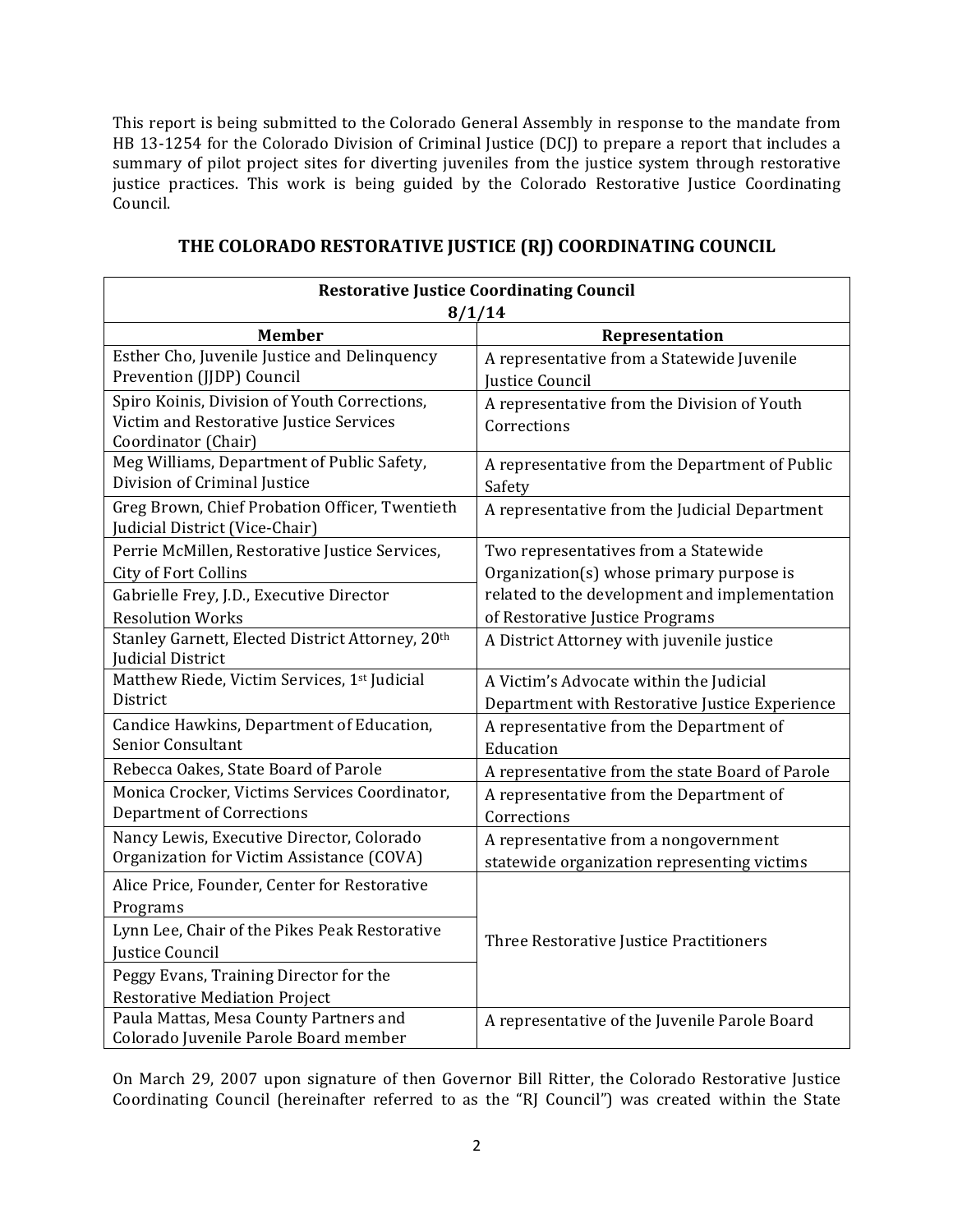Court Administrator's Office (SCAO) pursuant to HB 07-1129. The statute enumerated several specific items of responsibility for the RI Council which includes, to the extent resources permit:

- $-$  To serve as a central repository for information;
- $-$  To support the development of RI programs;
- $-$  To assist with education and training; and
- To provide technical assistance as needed.

–

In addition to the RJ Council establishment and duties, the statute also encouraged each local juvenile services planning committee to consider restorative justice programs when developing its resources plan and directed the Tony Grampsas youth services board to consider in the grant award process whether a grant program applicant includes restorative justice components.

HB 13-1254, expanded and clarified restorative justice in Colorado as adopted in 2007, 2008, and 2011, with the goal of keeping juveniles out of the juvenile justice system. Significant provisions of the bill included establishing four juvenile RJ Pilot projects, collecting information about the projects and creating a database, changing the procedure for initiating the restorative justice process, clarifying language in the original bill, adding members to the RJ Council, creating a surcharge establishing the  $RJ$  Cash Fund which supports the pilots, a position and funds the previously unfunded mandates.

### **ESTABLISHMENT OF RESTORATIVE JUSTICE PILOTS**

HB 13-1254 created pilot projects in the 10th (Pueblo), 12<sup>th</sup> (Alamosa), 19<sup>th</sup> (Weld) and 20<sup>th</sup> (Boulder) judicial districts. Pursuant to the legislation, in these four pilots, prior to filing charges, District Attorneys would identify juvenile first offenders that committed non-traffic misdemeanors or Class 3, 4, 5 and 6 felonies and screen them for participation. If a juvenile successfully completes the program, no charges will be filed. The pilot programs report certain information to the Division of Criminal Justice, with the ultimate goal of obtaining empirical data about the capability of restorative justice practices to reduce costs, lower recidivism rates, and improve the well-being of victims and offenders. Data submitted to the DCJ will include the number and demographics of juveniles who met the program criteria, did/did not participate, reached reparation agreements, completed the agreements, re-arrest rates, and the results of victim and offender satisfaction surveys.

To facilitate the development of the pilots' RJ Programs, the four (4) statutorily-designated District Attorney's Offices were asked to complete an application for funds which provided the SCAO, as the funding agency, and the RJ Council with the detailed information required for proper implementation. This information included:

- A description of the project's target group of juvenile offenders and an estimate of the number of juveniles anticipated to be served.
- Identification of any partner organizations, if applicable, expected to provide direct services to juveniles. For partner agencies, they were to describe any collaborative effort, partnership, or contract support directly related to this project including what services partners will provide and their qualifications for providing those services.
- Inclusion of a Letter of Commitment or MOU from each partner organization, clearly stating their understanding of their role in the District Attorney's juvenile RJ Pilot project.
- A description of the pilot project, including how RI principles and best practices were being incorporated; eligibility criteria for participants, a description of the implementation plan;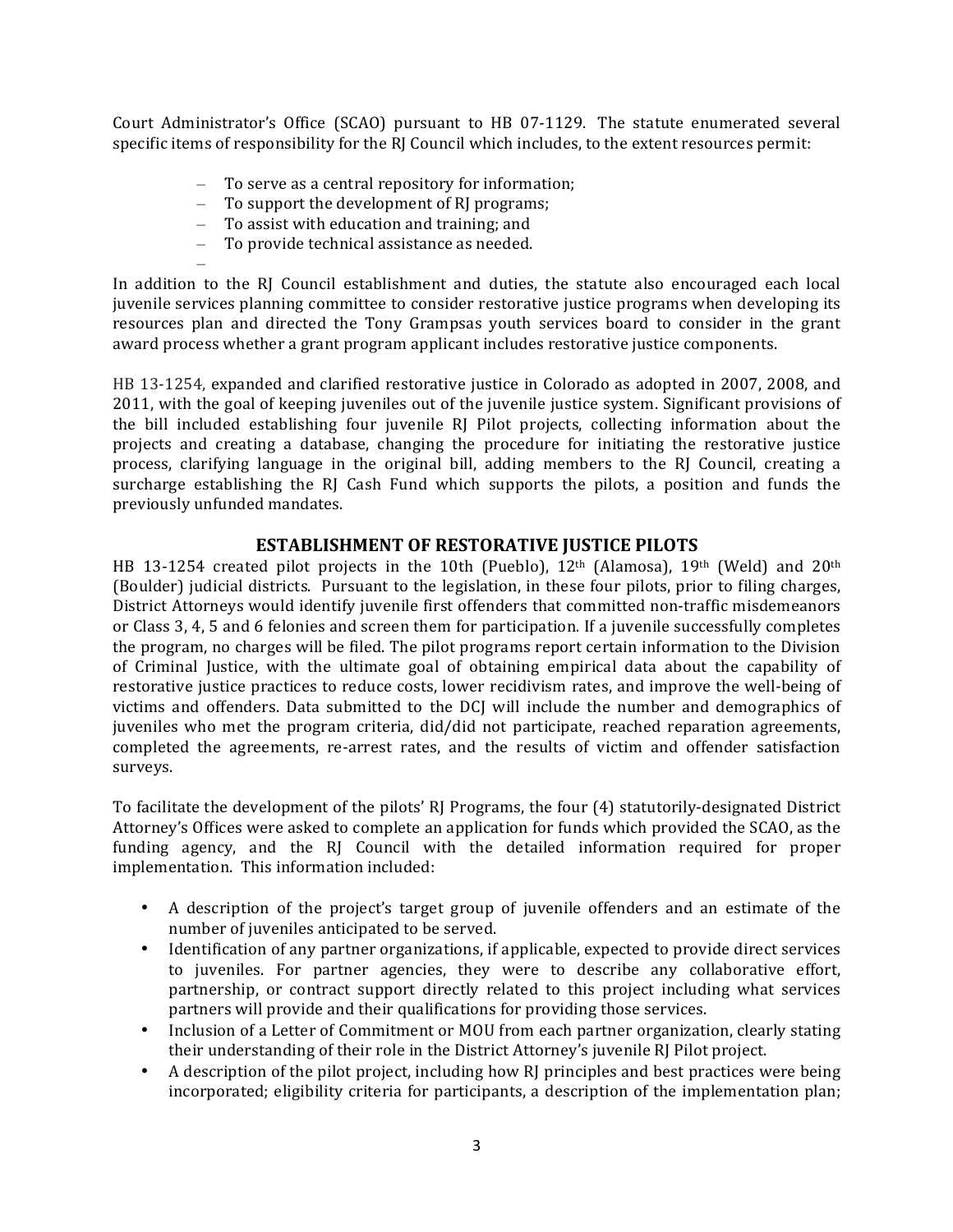training needed; a description of how they will determine if their project is successful; and for existing programs  $(12<sup>th</sup>$  and  $20<sup>th</sup>$  JDs) a summary of their implementation & measures of success to date.

- A description of each pilot's project protocols, technology and staff capacity to meet specific mandates of HB 13-1254: 1) appropriate screening for eligibility; 2) administration of pre/post participant surveys; 3) collection of data on participant demographics  $\&$  case outcomes; 4) collection of recidivism data;  $& 5$ ) timely reporting to the state of all required project information.
- A list of the goals, objectives, outcomes and timeframes for each pilot project.
- A brief description of each pilot's plan for sustainability of juvenile  $R$  diversion.
- A detailed budget and budget narrative including a line item expenses to be covered by state funds, other sources of funding or in-kind contributions that are available, fees, if any, to be charged to the juvenile, and the anticipated cost per referral (including the formula used for this estimate).

A subcommittee of the RJ Council reviewed each application, requested clarifications on the proposed projects and recommended funding levels to the State Court Administrator. The four pilots received funding to begin operating their projects as of April 1, 2014. Awards were made to the Judicial Districts for April 1-June 30, 2014 in the amounts of:  $10<sup>th</sup>$  JD- \$39,290;  $12<sup>th</sup>$  JD- \$30,245;  $19<sup>th</sup>$  JD- \$16,500; and  $20<sup>th</sup>$  JD- \$81,200. For FY 14/15 (July 1, 2014-June 30, 2015), individual judicial district awards were: 10<sup>th</sup> JD- \$49,500; 12<sup>th</sup> JD- \$155,296; 19<sup>th</sup> JD- \$123,000; and 20<sup>th</sup> JD-\$227,850. 

#### **DATA COLLECTION PROCESSES**

Following passage of HB 13-1254, the SCAO immediately began exploring options for the data collection mandates for the pilot projects. Several options were reviewed. Because the Division of Criminal Justice administers the state's Juvenile Diversion Program pursuant to 19-2-303 C.R.S. and has a data collection and evaluation process in place with the OMNI Institute, a nonprofit social science agency, using Efforts to Outcomes (ETO), a web-based software developed by Social Solutions, this was one of the options reviewed. The decision was made to proceed with OMNI using ETO to assure reduced duplication of data collection efforts as all 4 pilots also receive State Diversion funding from DCJ as of FY '15. The ETO database functionality for the restorative justice pilots is currently being built therefore DCJ developed a written quarterly data collection and narrative report for the pilots to report their SFY 13-14 data (April- June 2014).

## **CRITERIA FOR PILOT PARTICIPATION OF JUVENILES AS ESTABLISHED BY EACH JUDICIAL DISTRICT- APRIL- JUNE 2014**

**10<sup>th</sup> JD:** To be considered for the program the client must be a first time offender at the District Court level. Once the DA's office receives a charge request from local law enforcement it is processed and sent to the juvenile unit where a charging decision is made. If the case is determined to be a good candidate for Diversion it is then sent to the Diversion Supervisor for a more in depth screening process to determine final eligibility. The Diversion Supervisor then determines which of the programs is the most appropriate for each individual and the case is assigned accordingly.

**12<sup>th</sup>** JD: All youth- with discretionary exceptions in individual cases for inclusion or exclusion- not otherwise excluded by following criteria: a) prior felony-level adjudication; b) prior diversion enrollment; c) current charge of class 1 or 2 felony; d) any other statutorily excluded charge: unlawful sexual behavior, domestic violence, stalking, protection order violation; e) Schedule I & II CS possession, use, or distribution; f) Burglary; g) Crimes of Violence; h) Hate crimes.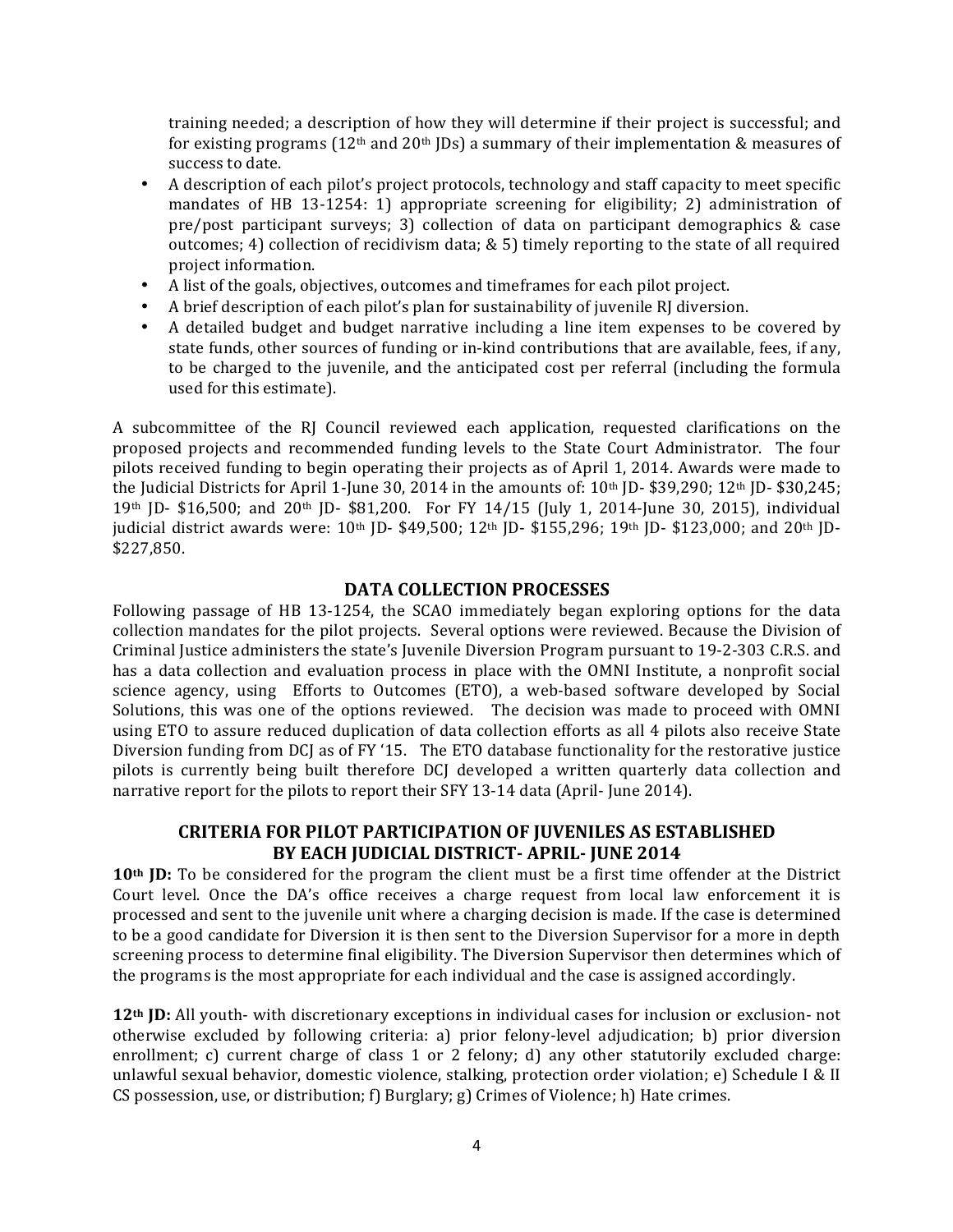**19<sup>th</sup> JD:** Juveniles aged 10-17 at the time of their first offense, where the offense is not drug- or gang-related are eligible for Diversion. Of those, cases where there is a victim willing to participate or capacity permits Restorative Justice Conferencing are referred to RJ.

20<sup>th</sup> JD: Misdemeanors, excluding assault DV, unlawful sexual contact, VPO,; will accept Low Risk High Need (LRHN) youth; low or moderate on CJRA; some sexting; some DV harassment; prior municipal if supervision was successful; class 3,4,5,6 felonies as staffed by DA and diversion coordinators; drug/alcohol use if treatment used in conjunction; no serious gang involvement; no SBI; no danger to self/others; no prior felony adjudication; juvenile is taking responsibility; motivated to repair harm; in-person assessment indicates acceptable for  $RI$  or  $RI$ + and family supports or resources accessed to support family and youth.

## **DESCRIPTION OF THE TYPE OF RI PRACTICE USED AND COST ASSOCIATED WITH EACH PRACTICE- APRIL- JUNE 2014**

**10<sup>th</sup> JD:** Initial contact made by phone call or mail. During initial contact the program is described in detail and questions are answered. An intake appointment is set up during this phone call. Contact victims by telephone call and/or letter. When talking with victims describe the program and the Restorative Justice process. At this time it is explained the different ways that victims can participate in the process. During the intake assessment the Restorative Justice program and process is explained to the client and guardians. This also allows for the best restorative justice process to be arranged (i.e. Community Accountability Board, Circle, etc). During the intake an assessment is performed to help staff understand family dynamics and any obstacles that may exist. This also allows us to know if additional services may be needed. Set up the restorative justice process, contact community members to attend, contact co-facilitator if needed, set up area to hold RJ in a nonbiased location. Manage restitution if owed, assist with community service arrangements and monitor if needed, make any referrals that are needed (i.e. mental health service, substance abuse evaluations, etc), frequent documentation to follow the progress made.  $$30,740$  of staff salary per RJ budget fiscal year 2014.

**12<sup>th</sup> JD:** Victim-Offender Dialogue (for personal and property crime): Intake & Assessment services, followed by facilitated face-to-face dialogue between and eligible youth offender and one or more victims or others impacted by the offense. Contracts made and monitored, to address impact, accountability and specific steps for repair of harm. Average cost: \$750.

Rethinking Substances: Restorative Circles for Underage Possession of alcohol or marijuana: Intake & Assessment services, followed by participation of charged youth and their parents (or other supportive adults) in an in-depth, two session facilitated group circle process, which addresses their specific offense, as well as general education about the physical, emotional, and social impacts of substance use. Contracts made and monitored, in which youth compete concrete actions to address the harm to the community, their families, and themselves from their substance abuse. Average cost: \$750.

Restorative Interventions for Shoplifting: Intake & Assessment services, followed by facilitated faceto-face dialogue with a managerial representative of affected business; may be in a one-on-one or group circle process. Contracts made and monitored, to address impact, accountability and specific steps for repair of harm. Average cost: \$750.

Restorative Discipline Interventions for School-based Youth Conflict/Fighting: Intake & Assessment services, followed by facilitated face-to-face dialogue between involved youth, to address impact of behavior on selves and school community, and their individual or mutual accountability for harm.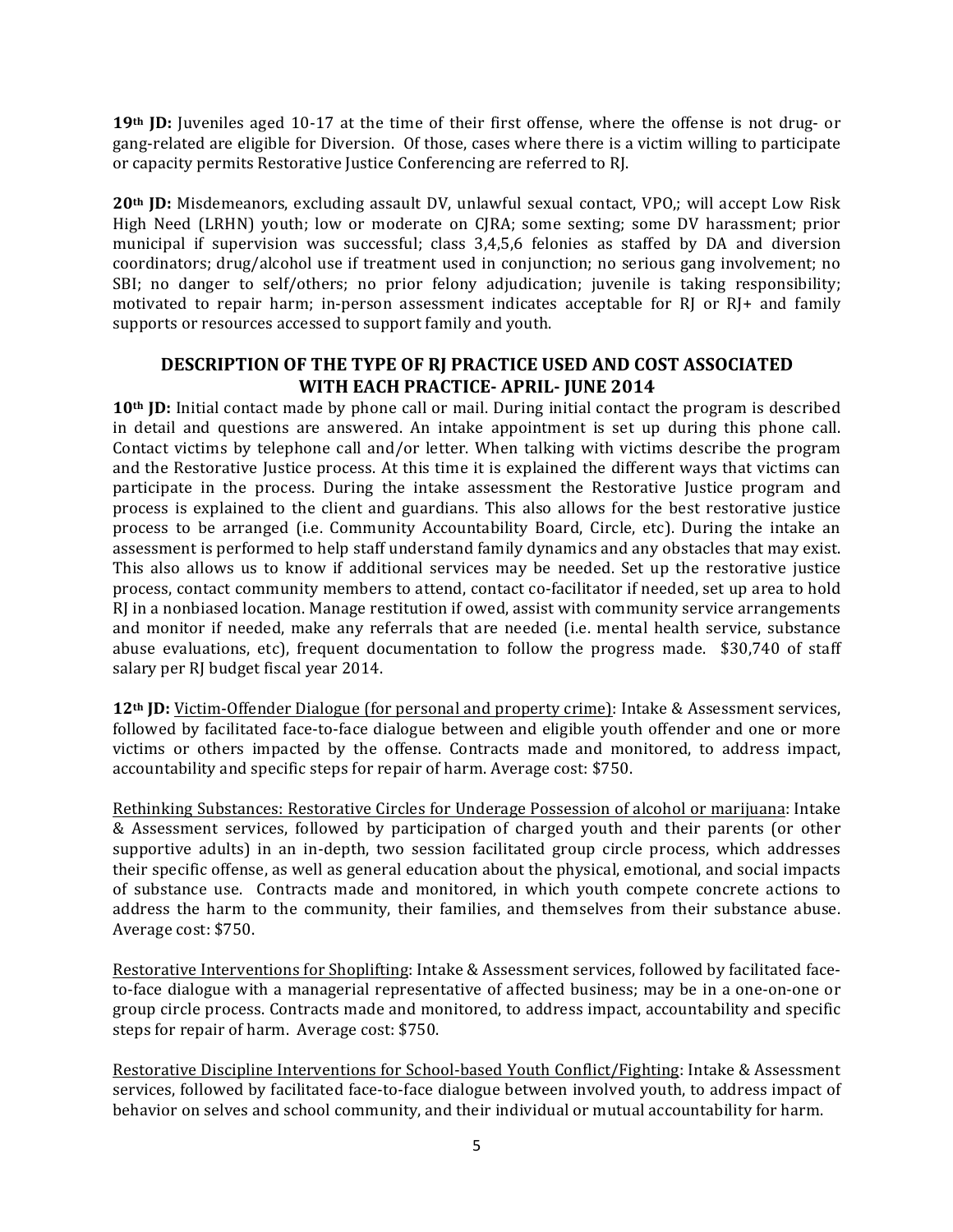Contracts made and monitored, to address harm and repair personal relationships and school community. Average cost: \$750.

**19th JD:** A combination of family group conferencing combined with community circles at a cost of \$1836 per juvenile served.

#### **20th JD:**

RESTORE; \$50 per client. DA has been unable to find out actual cost per client. Longmont Community Justice Partnership (Community Group Conferences); \$125. Formula for actual cost: total cost/clients served= \$1000/juvenile. Boulder Sheriffs Dept (Community Group Conferences); No charge. Formula for actual cost: total cost/clients served= \$1260/juvenile. Community Restoration Justice Partnership (Community Group Conferences); no charge. DA has not received a response regarding the formula used to determine cost per juvenile. Spark (Family Group Conferencing); \$125. Spark has gone out of business so DA cannot provide information regarding cost.

#### **DEMOGRAPHICS OF JUVENILES SERVED APRIL- JUNE 2014**

Of the 131 juveniles who met criteria, almost all (129) were accepted for participation. Most of the juveniles served in the RJ Pilot programs are male  $(65%)$ . Over  $56%$  were white, 39.5% were Hispanic and 1.5% were African American. The RJ Council as well as the pilots are carefully watching the racial and ethnic diversity of participants within the pilots to assure the opportunity for diversion is offered equitably for all youth.

|                                                                             | $10th$ ID | $12th$ JD | 19th JD | $20th$ JD | <b>Total</b> |
|-----------------------------------------------------------------------------|-----------|-----------|---------|-----------|--------------|
| Number of juveniles who met criteria<br>for inclusion into RI Pilot program | $7*$      | 41        | 19      | 64        | 131          |
| Number of juveniles who<br>participated in RI Pilot Program                 | 7*        | 39        | 19      | 64        | 129          |

 $*$ All 7 juveniles in the 10<sup>th</sup> JD were involved in the same incident.

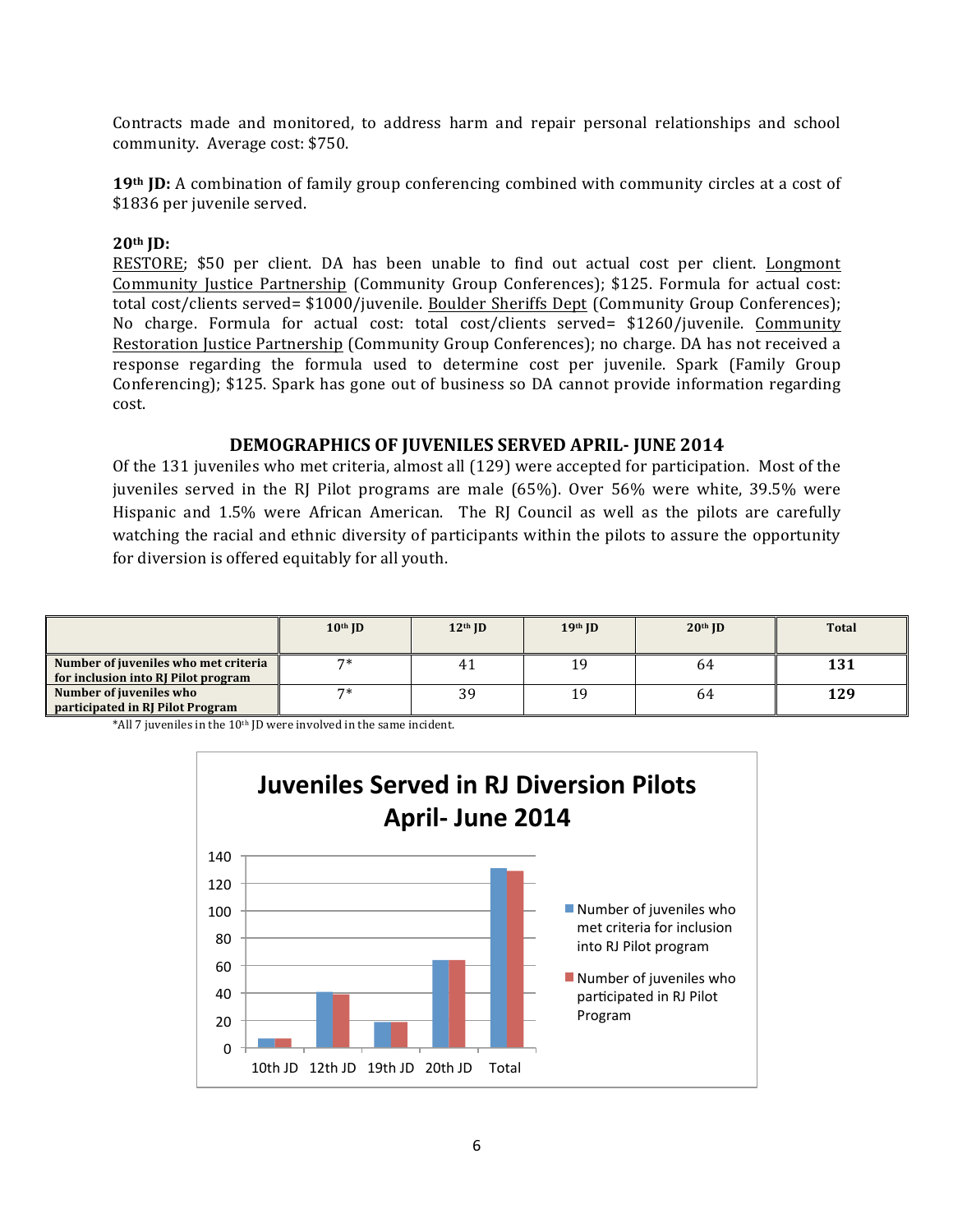| Race/Ethnicity of juveniles who participated in RJ Pilot program<br>April-June 2014 |                                                                  |                  |                  |                |              |  |  |  |  |  |
|-------------------------------------------------------------------------------------|------------------------------------------------------------------|------------------|------------------|----------------|--------------|--|--|--|--|--|
|                                                                                     | $10th$ JD<br>$12th$ JD<br>$19th$ JD<br>$20th$ JD<br><b>Total</b> |                  |                  |                |              |  |  |  |  |  |
| White                                                                               | 6                                                                | 9                | 16               | 42             | 73           |  |  |  |  |  |
| Hispanic/Latino                                                                     | $\mathbf{1}$                                                     | 30               | 3                | 17             | 51           |  |  |  |  |  |
| <b>African American</b>                                                             | $\theta$                                                         | $\boldsymbol{0}$ | $\boldsymbol{0}$ | $\overline{2}$ | $\mathbf{2}$ |  |  |  |  |  |
| <b>Native American</b>                                                              | $\Omega$                                                         | $\Omega$         | $\theta$         | $\mathbf{1}$   | $\mathbf 1$  |  |  |  |  |  |
| <b>Asian/Pacific Islander</b>                                                       | $\Omega$                                                         | $\theta$         | $\theta$         | 1              | 1            |  |  |  |  |  |
| <b>Mixed Race</b>                                                                   | $\theta$                                                         | $\boldsymbol{0}$ | $\theta$         | $\mathbf{1}$   | 1            |  |  |  |  |  |
| <b>Other</b>                                                                        | $\theta$                                                         | $\Omega$         | $\Omega$         | $\theta$       | $\mathbf{0}$ |  |  |  |  |  |
| <b>TOTAL JUVENILES</b>                                                              | $7*$                                                             | 39               | 19               | 64             | 129          |  |  |  |  |  |

\*All 7 juveniles in the  $10<sup>th</sup>$  JD were involved in the same incident.

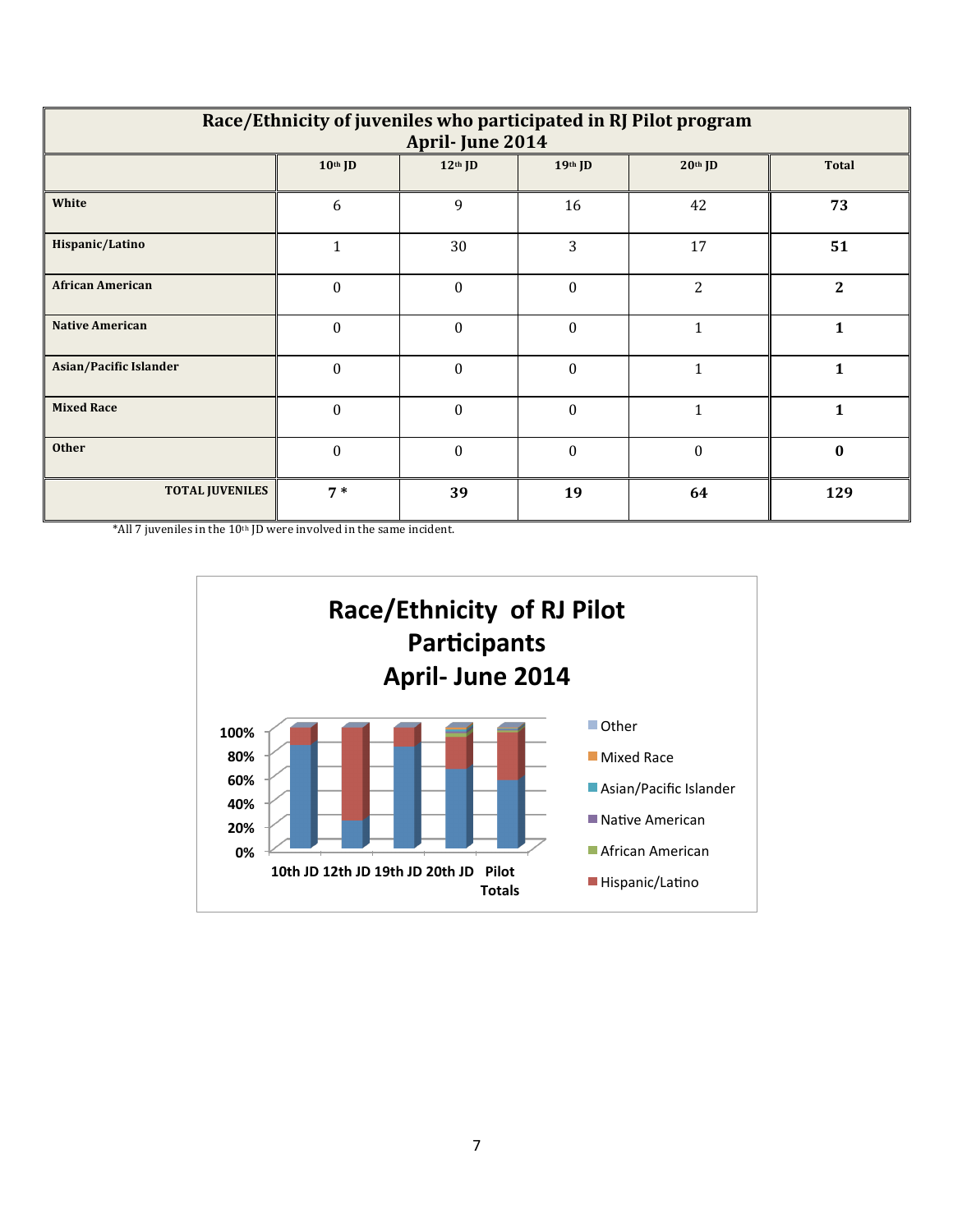| Gender of juveniles who participated in RJ Pilot program<br>April-June 2014 |                                                                |    |    |    |     |  |  |
|-----------------------------------------------------------------------------|----------------------------------------------------------------|----|----|----|-----|--|--|
|                                                                             | $10th$ JD<br>$12th$ ID<br>$20th$ ID<br>19th JD<br><b>Total</b> |    |    |    |     |  |  |
| Male                                                                        | $7*$                                                           | 20 | 14 | 43 | 84  |  |  |
| Female<br>21<br>19<br>45                                                    |                                                                |    |    |    |     |  |  |
| <b>TOTAL JUVENILES</b>                                                      | 7*                                                             | 39 | 19 | 64 | 129 |  |  |

\*All 7 juveniles in the  $10<sup>th</sup>$  JD were involved in the same incident.

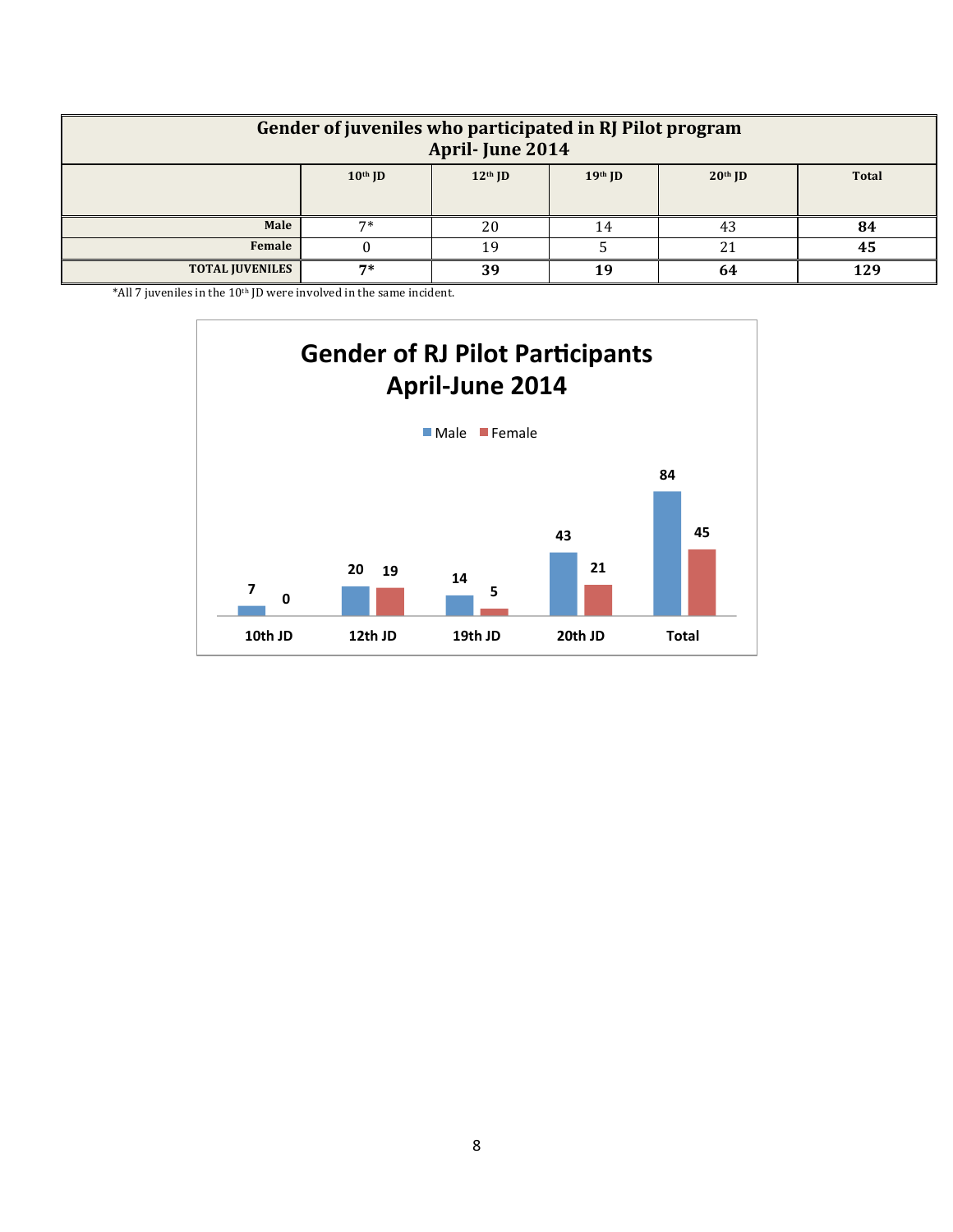#### **JUVENILE JUSTICE HISTORY- APRIL- JUNE 2014**

Of the RJ Pilot participants, 8.5% were ages 10-12, 40.3% were ages 13-15, and 51% were ages 16 or 17. Most of the juveniles had committed misdemeanor offenses at 73.6%, followed by 13.9% committing felony offenses and 12.4% committing petty offenses. Petty offenses such as shoplifting cases are very appropriate for restorative justice as the demand is not only high but has been found to reduce recidivism on average 10%.

| Age at arrest of juveniles who participated in RJ Pilot program<br><b>April-June 2014</b> |                  |                  |                  |                  |              |  |  |
|-------------------------------------------------------------------------------------------|------------------|------------------|------------------|------------------|--------------|--|--|
|                                                                                           | $10th$ JD        | $12th$ JD        | $19th$ JD        | $20th$ JD        | <b>Total</b> |  |  |
| <b>Age 10</b>                                                                             | $\boldsymbol{0}$ | $\boldsymbol{0}$ | $\boldsymbol{0}$ | $\mathbf 1$      | $\mathbf{1}$ |  |  |
| <b>Age 11</b>                                                                             | $\boldsymbol{0}$ | $\boldsymbol{0}$ | $\mathbf{1}$     | $\mathbf{1}$     | $\mathbf{2}$ |  |  |
| <b>Age 12</b>                                                                             | $\boldsymbol{0}$ | 3                | $\overline{c}$   | 3                | 8            |  |  |
| Age 13                                                                                    | $\boldsymbol{0}$ | $\overline{2}$   | $\overline{c}$   | 6                | 10           |  |  |
| <b>Age 14</b>                                                                             | $\boldsymbol{0}$ | $\mathbf{1}$     | $\, 8$           | $\boldsymbol{6}$ | 15           |  |  |
| <b>Age 15</b>                                                                             | $\boldsymbol{0}$ | 6                | 3                | 18               | 27           |  |  |
| <b>Age 16</b>                                                                             | $\mathbf{1}$     | 17               | $\mathbf{1}$     | 16               | 35           |  |  |
| <b>Age 17</b>                                                                             | 6                | 10               | $\overline{c}$   | 13               | 31           |  |  |
| <b>TOTAL JUVENILES</b>                                                                    | $\overline{7}$   | 39               | 19               | 64               | 129          |  |  |

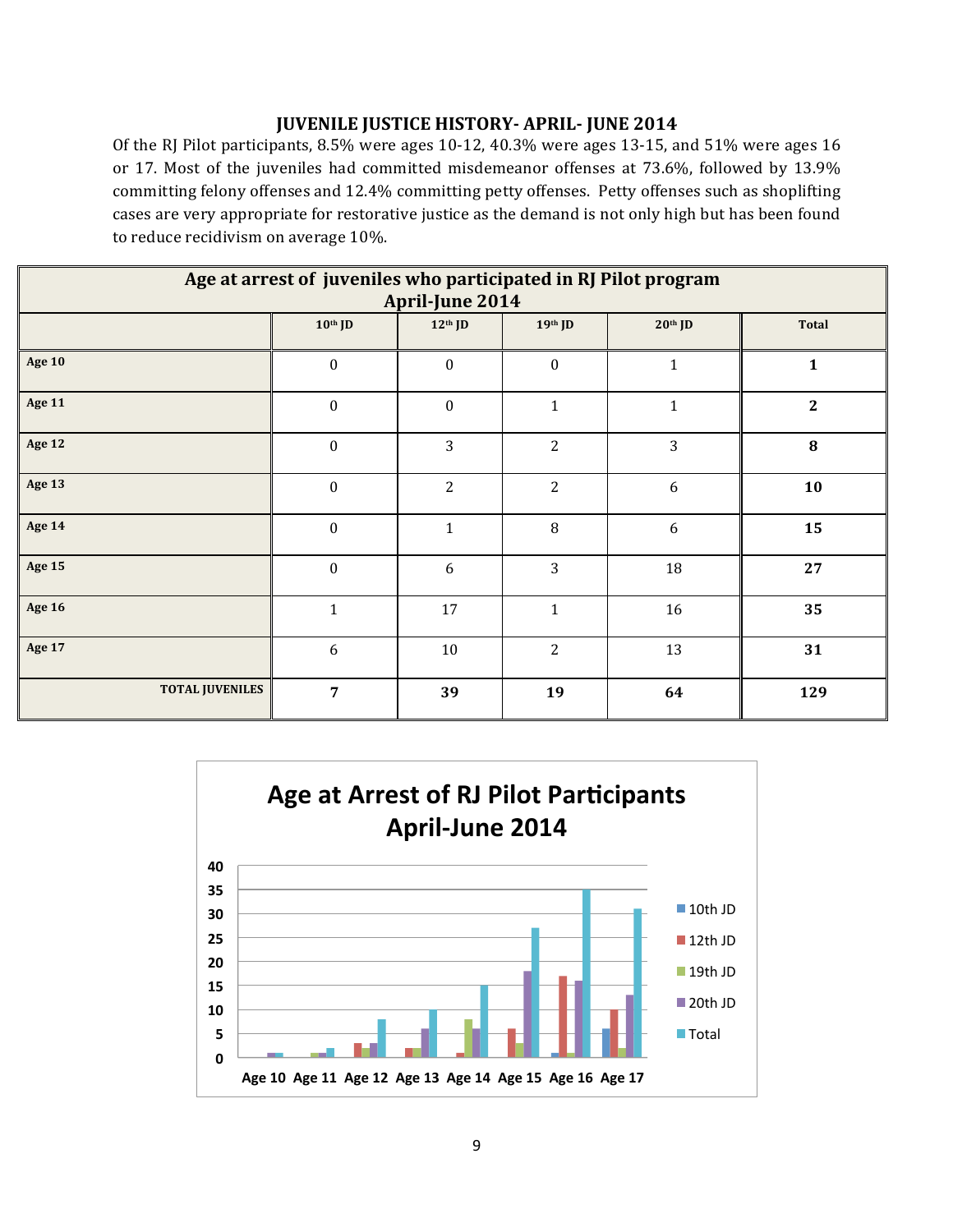| Most serious type and level of charge at arrest of juveniles who participated in RJ Pilot program<br><b>April-June 2014</b> |          |          |          |                |                  |  |  |  |  |  |
|-----------------------------------------------------------------------------------------------------------------------------|----------|----------|----------|----------------|------------------|--|--|--|--|--|
| $10th$ JD<br>19th JD<br>$20th$ ID<br><b>Total</b><br>$12th$ JD                                                              |          |          |          |                |                  |  |  |  |  |  |
| <b>Petty Offenses</b>                                                                                                       | $\theta$ | $\Omega$ | $\theta$ | 16             | 16               |  |  |  |  |  |
| Misdemeanor                                                                                                                 | $\theta$ | 39       | 15       | 41             | 95               |  |  |  |  |  |
| <b>Class 3 Felony</b>                                                                                                       | $\Omega$ | $\Omega$ | 3        | 3              | 6                |  |  |  |  |  |
| <b>Class 4 Felony</b>                                                                                                       | 7        | $\Omega$ | 1        | $\theta$       | 8                |  |  |  |  |  |
| <b>Class 5 Felony</b>                                                                                                       | $\theta$ | $\Omega$ | $\theta$ | $\overline{4}$ | $\boldsymbol{4}$ |  |  |  |  |  |
| <b>Class 6 Felony</b><br>$\Omega$<br>$\Omega$<br>$\theta$<br>$\theta$<br>$\bf{0}$                                           |          |          |          |                |                  |  |  |  |  |  |
| <b>TOTAL JUVENILES</b>                                                                                                      | 7        | 39       | 19       | 64             | 129              |  |  |  |  |  |

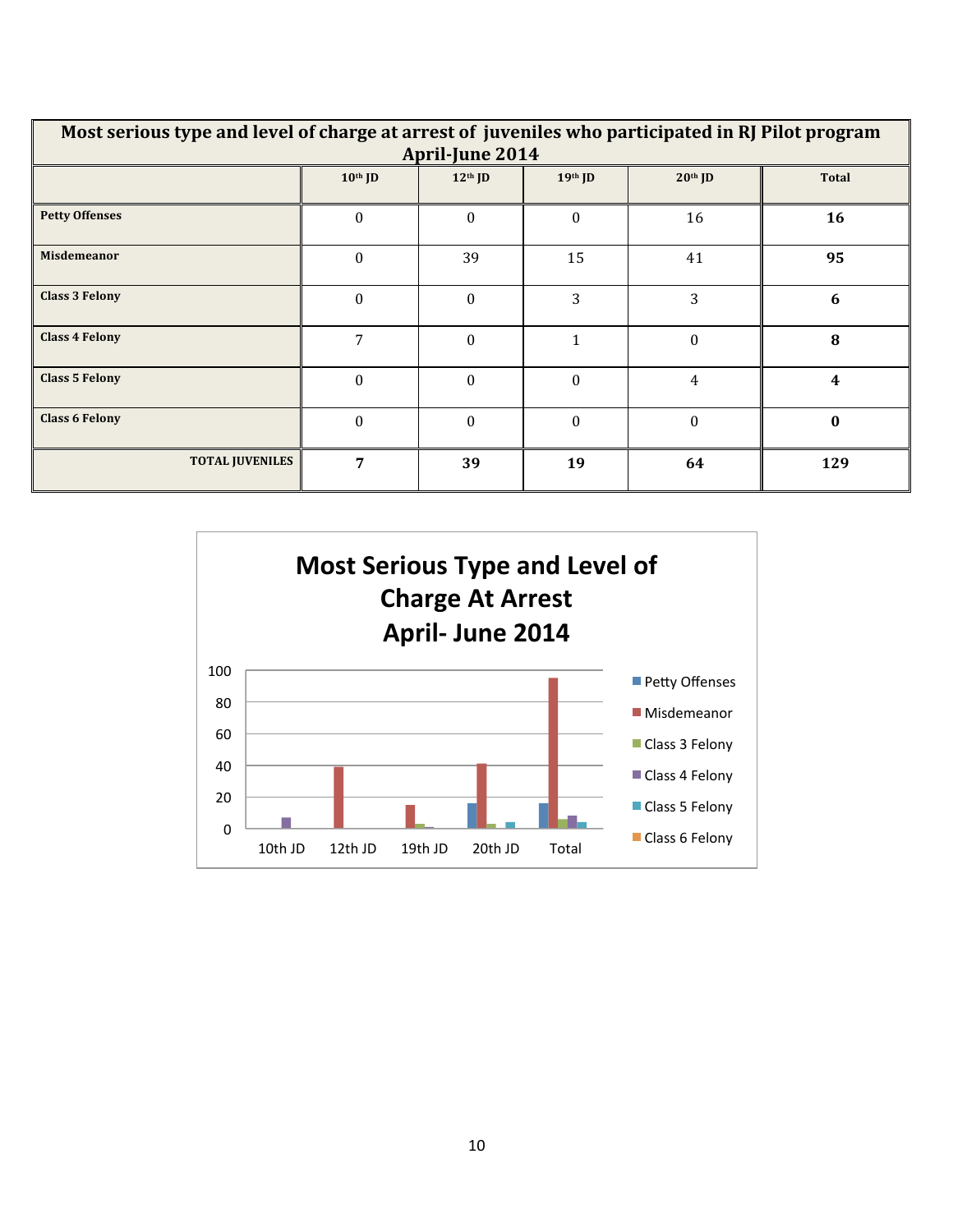#### **RJ ENGAGEMENT OF PARTICIPANTS- APRIL- JUNE 2014**

Of the 129 juveniles accepted in the RJ Pilot programs, 89 reached an agreement to repair harm and 57 successfully completed. A total of 69 are still pending completion and only 3 were deemed unsuccessful (2.3%).

|                                                                                                     | $10th$ JD | $12th$ JD | $19th$ ID | $20th$ ID | <b>Total</b> |
|-----------------------------------------------------------------------------------------------------|-----------|-----------|-----------|-----------|--------------|
| Number of juveniles who participated in<br>RJ Pilot program and reached agreement<br>to repair harm |           | $26*$     |           | 47        | 89           |

\*12<sup>th</sup> JD: including 1 with contract still pending completion

|                                                                               | $10th$ JD | $12th$ ID | $19th$ ID | $20th$ ID | <b>Total</b> |
|-------------------------------------------------------------------------------|-----------|-----------|-----------|-----------|--------------|
| Number of juveniles who successfully<br>repaired harm (successful completion) |           | 25        |           | 23        | 57           |
| Number of juveniles pending completion<br>(active but not completed)          |           | 14        | $16*$     | 39        | 69           |
| Number of juveniles who did not repair<br>harm (unsuccessful)                 |           |           | $1**$     | $2***$    |              |

\*19<sup>th</sup> JD: 7 reached agreement and 9 pending conference; \*\* 19<sup>th</sup> JD had one reintegration to date. One circle conference had no victim or surrogate victim, only a community member and it was unsuccessful. \*\*\*20th JD: Some juveniles are pending referrals to RJ agencies. Some are engaging in drug/alcohol education/treatment or other mental health treatment modalities prior to RJ, including family; anger management; individual treatment. Two juveniles picked up new charges; three were deemed too mentally ill to effectively participate.

### **VICTIM ENGAGEMENT- APRIL- JUNE 2014**

|                                                                                       | $10th$ JD | $12th$ ID | 19th JD | $20th$ JD      | Total |
|---------------------------------------------------------------------------------------|-----------|-----------|---------|----------------|-------|
| Number of victims contacted for<br>participation in RJ Pilot program                  | 21        | 22        | 17      | 67             | 127   |
| Number of victims who participated                                                    | 8         | 22        | 8       | 37             | 75    |
| Number of victims who submitted victim<br>impact statements                           | $\theta$  | 0         | 3       | 9              | 12    |
| Number of surrogate victim<br>representatives who participated in RJ<br>Pilot program | 2         | 0         | 2       | 20             | 24    |
| Number of victims who declined to<br>participate in the RJ Pilot program              | 11        | 0         |         | $\mathfrak{D}$ | 14    |

10<sup>th</sup> JD: Out of the 11 victims who declined to participate 4 moved out of state, 2 had no current contact information due to moving, 2 were unable to attend due to conflicts, and 3 refused to participate in the process at all.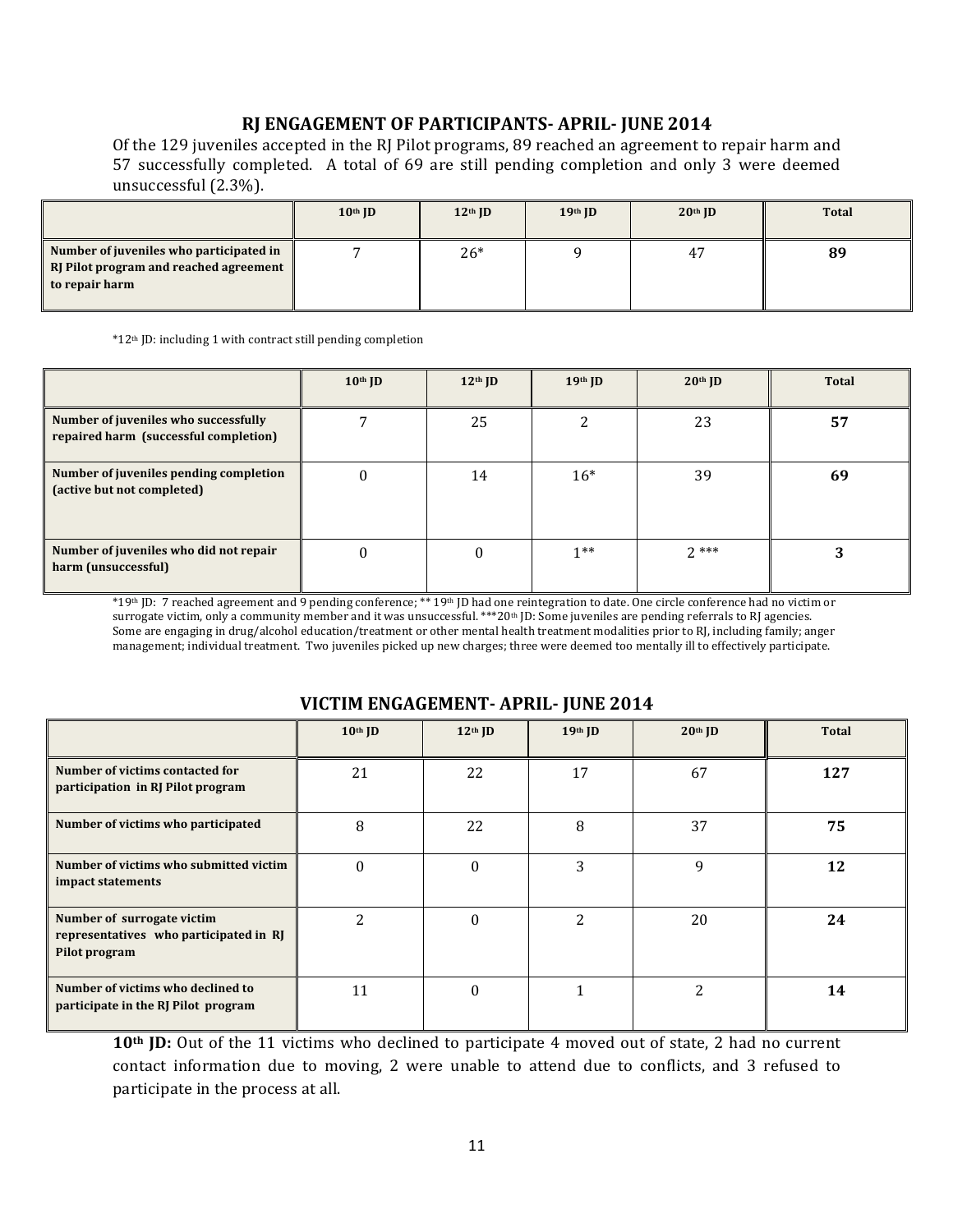**19<sup>th</sup> JD:** If a victim submitted a victim impact statement then he/she was included as participating. Only those victims that would not participate at all were considered as declining. Victim support (parents and friends) and offender support (parents and friends) were not considered or counted as victims. Other people that were involved with incident but not related were counted as victims (for example school personnel). Community members were not counted as victims, however there were community members that participated in each conference, 7 total.

**20<sup>th</sup> JD:** Most of the surrogates are associated with RESTORE; family members (parents, guardians, siblings) were included as victims of drug/alcohol offenses.

## **RECIDIVISM- APRIL- JUNE 2014**

Formal data regarding recidivism will not be available until one year post participation.

| Recidivism will be computed 12 months<br>after each quarter end date                                                                                                                                        | $10th$ JD | $12th$ ID | $19th$ ID | $20th$ JD | Total |
|-------------------------------------------------------------------------------------------------------------------------------------------------------------------------------------------------------------|-----------|-----------|-----------|-----------|-------|
| Number of juveniles who participated in<br>the RJ Pilot program and had a<br>subsequent arrest or juvenile petition<br>filed against him or her in the same or<br>another judicial district within one year | N/A       | N/A       | N/A       | N/A       | N/A   |

## PROBLEMS/BARRIERS/SUCCESSES/SOLUTIONS IDENTIFIED BY PILOTS **APRIL- JUNE 2014**

**10<sup>th</sup> JD:** The 10<sup>th</sup> Judicial District's RJ Pilot program is fully operational with the exception of the database and surveys on which the RJ Council is still working on. The problems/ barriers identified are the low number of requests and the division of those amongst their other programs. Unfortunately they do not have an immediate solution to this and hope to see an increase in the amount of charge requests received. Their successes to date are outlined by their initial group of seven RJ-Pilot clients all of whom completed the program successfully; all seven juveniles were involved in the same offense that led to felony charging and all clients came from very different backgrounds and home lives.

The seven participants served have a variety of backgrounds, some with no apparent underlying criminogenic issues and others who experienced previous social services involvement or who suffered serious losses. Their socioeconomic backgrounds were also quite diverse. One set of parents were extremely critical of their child's actions and constantly said that there was no way that he could repair harm. Several were viewed as school leaders, involved in sports and extracurricular while others struggled at school with learning disabilities, behavior problems and truant behavior.

In this case, twelve  $(12)$  out of the 21 victims participated in the 6 hour conference. The seven juveniles were very polite and apologetic to the victims and an agreement was created together with the entire group.

Part of the agreement consisted of the group building a soapbox derby car for a juvenile that was in DSS custody. This part of the agreement was created to help the juveniles learn leadership,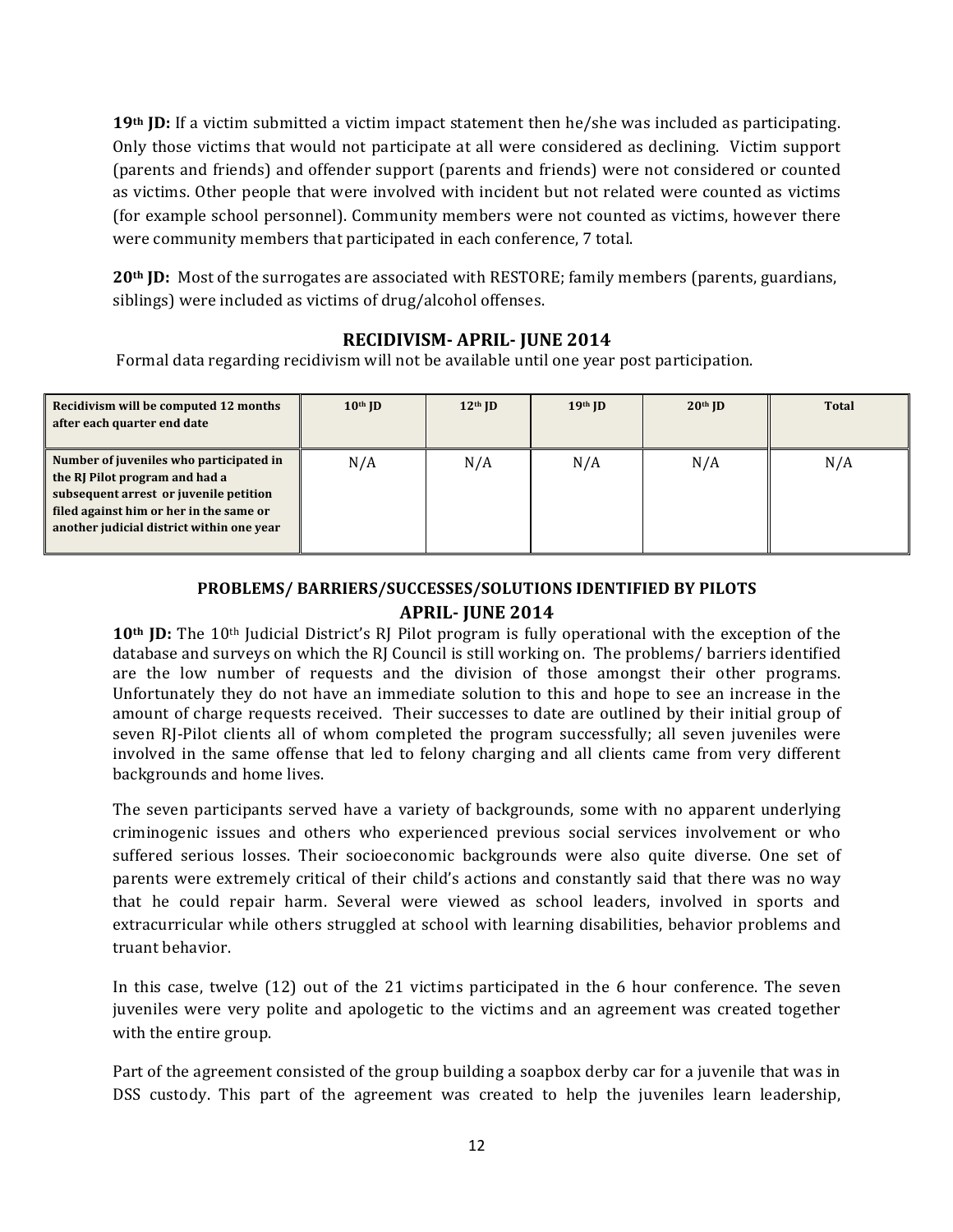responsibility, and participate in an event that was held in a lower income part of town. All the juveniles created a relationship with the drivers and help them during the entire derby process.

Another part of the agreement was to build individual mailboxes that represented them. These mailboxes were given to charities that the victims chose and were donated to be auctioned off. One of the young people made a navy mailbox that went to a nonprofit military organization. Another created a camouflage mailbox that went to the Wounded Warrior program. The rest went to a local Autism organization and the Pueblo Child Advocacy Center.

12<sup>th</sup> JD: The 12<sup>th</sup> JD offered some examples of successes within their program.

One of the participants of the  $12<sup>th</sup>$  JD's Rethinking Drinking Circles for Minors in Possession of Alcohol came back to the office a few weeks following the group for his closure meeting. He arrived early and had all the pieces of his agreement in order and ready to go. He also shared the impact the Rethinking Drinking process had on his relationship with his mom. He said it was easier to talk with her now about certain issues and he felt that the agreements he had completed had helped to repair her trust in him. Through discussions with staff it became clear that this young man valued his family relationships and had learned through this process how much his decisions and behaviors affect those relationships, for better or worse.

Another participant of the  $12<sup>th</sup>$  JD's Rethinking Substances program was referred for possessing marijuana at school. Normally a well-behaved kid, she was not used to getting in trouble resulting in her family and teachers' disappointment. The Rethinking Substances program gave her a space to repair harm in a meaningful way, by asking her to come up with 5 agreements that repair harm to her community, family and self. Through her community agreement, this young person wrote apology letters to her counselor and principal at the high school. The letters were well-received and gave her the opportunity to express remorse and accountability for her actions. For her family, her agreements involved making meals and helping out with extra chores at home. These agreements helped to build trust again with her family and spend quality time with them. For repairing harm to self, she completed counseling sessions and made a vision board to help articulate her goals for her future. This step was crucial to her examining the harm that the incident had them personally and on her future goals. This young person successfully completed all 5 agreements and demonstrated that she had taken accountability for her actions. As a result, this young person will be able to continue pursuing the goal of joining the Air Force after High School.

**19th** JD: The 19th JD did not have an existing RJ program available to them therefore the creation of a program from the ground up has been difficult. They are fortunate to have community support and fantastic volunteers willing to put in the time. While perhaps not a clear solution, time and experience have helped them to make minor changes that have been of great benefit. They feel that working with 19 juveniles in the first quarter of reporting is a major success.

Of huge importance is that absent this funding, this would not have been possible. There is a desire to have RJ as a part of the community but absent concrete RJ funding, it's not been possible for the 19th to create something from scratch prior to this pilot funding.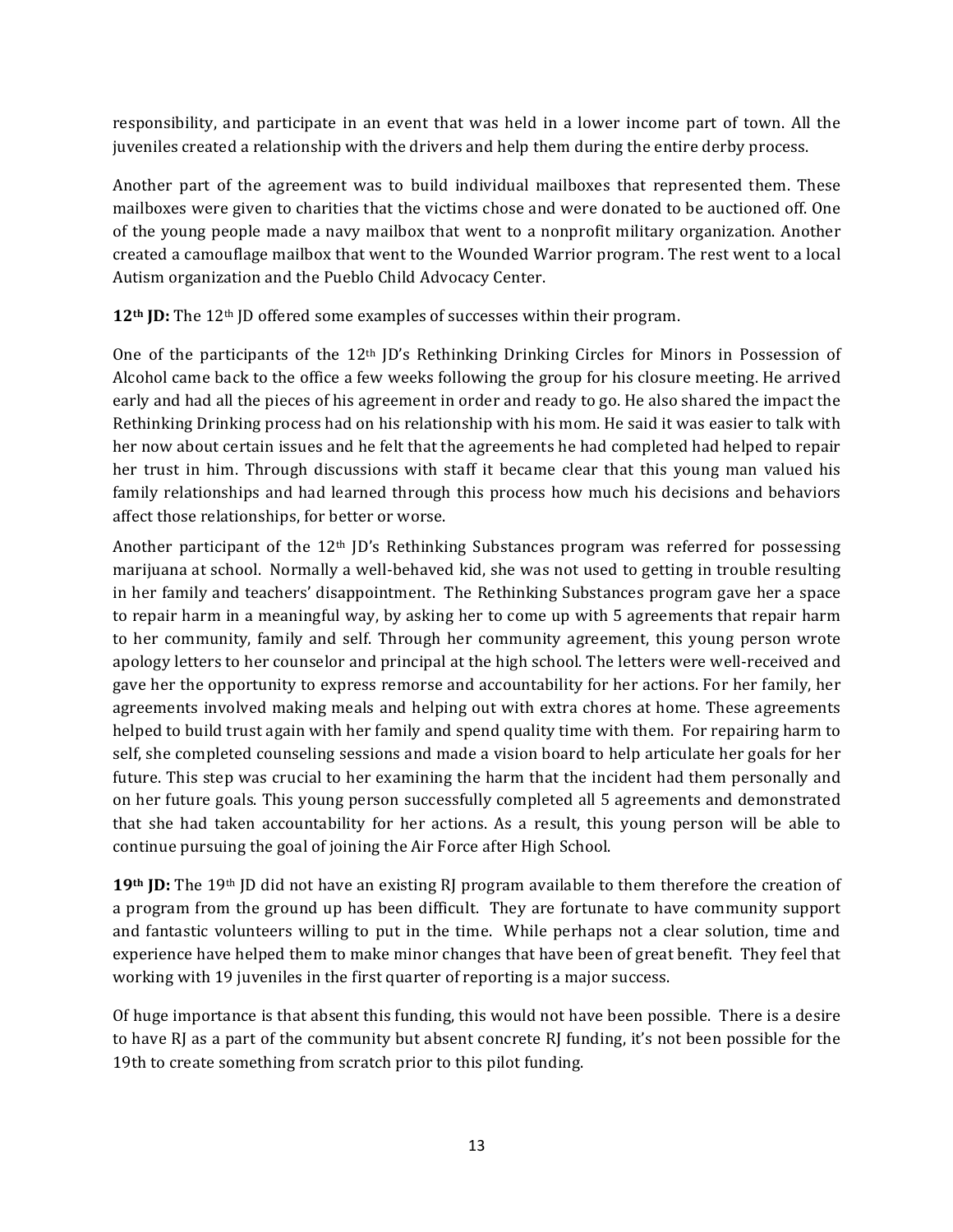**20<sup>th</sup> JD:** The 20<sup>th</sup> JD has had positive feedback from victims, parents of victims, the juveniles, their parents, and community members. Parents are relieved that their children are not facing charges in court. Feedback includes that RJ was an excellent learning experience for all; that RJ is teaching responsibility and accountability on a deep level, and juveniles are processing on an emotional, less resistant level. They hear that the Circle outcomes are profound, with people listening across their differences. The community is also experiencing accountability for the juveniles and his/her family. The feedback they are receiving is that juveniles are returning to their communities more connected and equipped to make better choices. Victims report feeling hear with a greater sense of community and support; the resolution of the case evoked a satisfying and transformative experience in a safe, contained and empathic environment.

The  $20<sup>th</sup>$  JD's most challenging cases are with adolescents who are abusing substances. The circle and education/treatment don't motivate them to stop. More supervision, drug tests, referrals to resources, and significant contact with the juvenile and parents are necessary for better long term outcomes. This does not disqualify them from the  $R$  Pilot, because they are not filing charges.

They have not identified the ideal RJ process for kids who are using, but are researching that question nationally. However, this is a good example of  $R$ ]+. They believe that in certain cases, failing to intervene in a way that addresses the juvenile's and family's need is not a responsible approach.

Their approach is needs-based, not necessarily offense-based because in some cases the underlying issues behind the charges must be addressed in order to maximize the potential for positive change.

Another barrier is the length of time it takes to get kids to and through the RJ process. Their solution has been to collaborate with many local agencies that provide RJ (and who meet State standards) so that they can expedite the cases as quickly as possible, which is in every juvenile's best interest. However, they try hard to send the juvenile's RJ process back to the community where the harm occurred.

The  $20<sup>th</sup>$  provided two scenarios describing the process for 3 referred juveniles all went through the Community Group Conferences (CGC) model.

A student sold Adderall to her classmates, a fellow student was one of the buyers (not directly, there were several distributors in the middle. For various reasons, the other juveniles involved were not eligible for RJ). Both students were facing felony-level charges for possession and distribution. Consequences were particularly serious for the provider, for distribution of pharmaceuticals. Both students are over-achieving academics with big college aspirations and involved in many extracurricular activities. One is a musician and the other is a huge support to his younger siblings. Both completed their contracts early and have moved on with their lives having learned a huge lesson about how serious Adderall is. Note: Adderall distribution is rampant on high school and college campuses and as a result, has become normalized. Youth and young adults have no sense of the dangers involved in regards to health concerns and criminal activity. The more opportunities we have to intervene and educate, the better the chances that these youth will inform their peers!